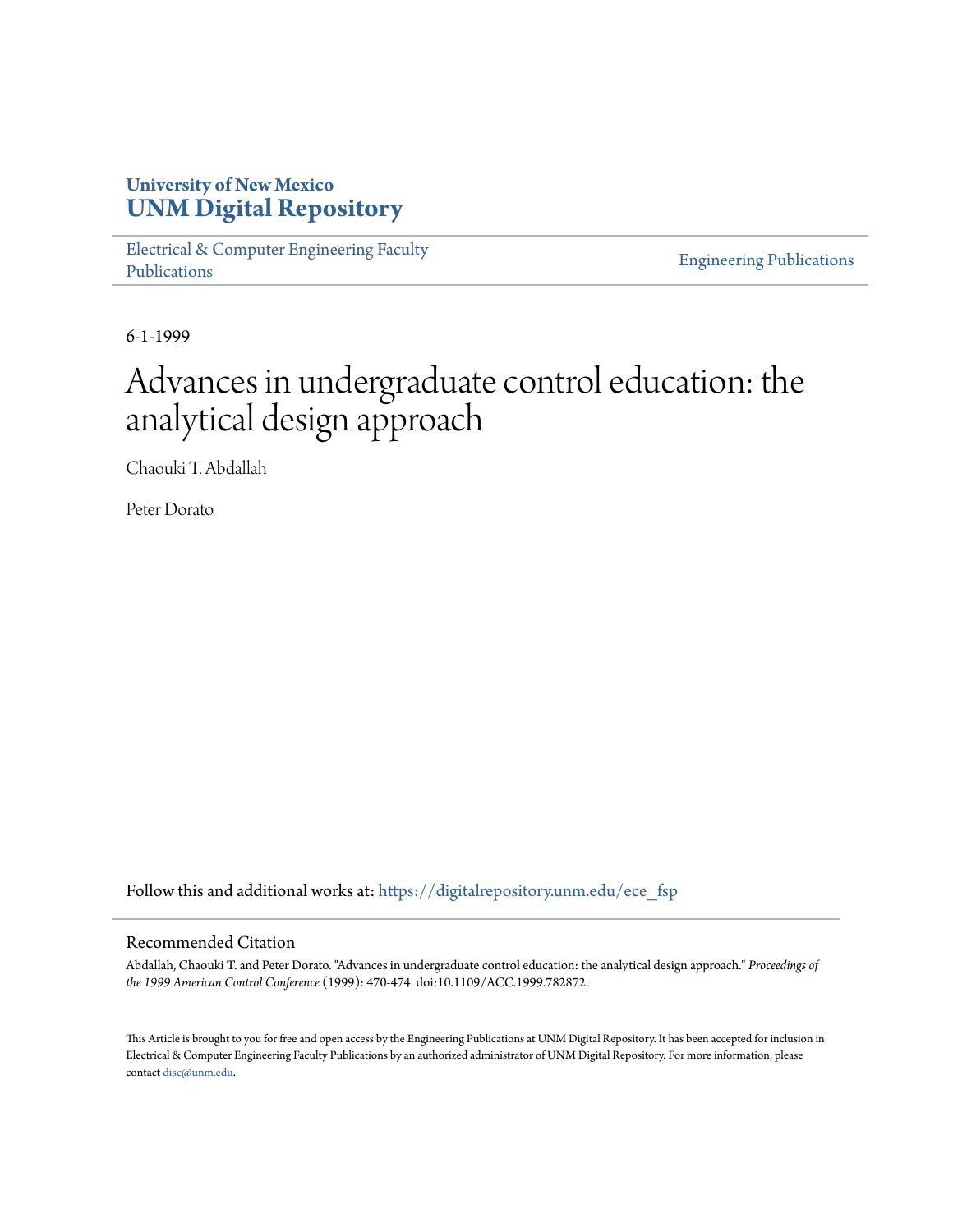# **Advances** in **Undergraduate Control Education: The Analytical Design Approach**

P. Dorato and C.T. Abdallah EECE Department, University of New Mexico, Albuquerque, NM 87131, USA.

## **Abstract**

Introductory undergraduate control courses in the USA are generally limited to trial-and-error design techniques, based largely on the Nyquist stability criterion and root-locus analysis. The corresponding theory is well over fifty years old. Very little is presented on analytic design, where one has an existence theorem, and a computable algorithm to find a solution when one exists. One reason for the lack of *analytic design* in introductory courses is the level of mathematics required to understand much of this theory. Here we summarize some of the existing analytic design techniques, and their mathematical pre-requisites, and then we propose the interpolation approach for analytic design, **as** one requiring the least amount of mathematics.

#### **1. Introduction**

In this paper, we focus on one aspect of undergraduate control education which has been ignored in most undergraduate textbooks. One of the standard tools used for the design of feedback control systems is the *Nyquist stability criterion.*  While this tool provides considerable insight into the analysis of feedback systems, it suffers from one very important limitation, that is it can be used only in an *trial-and-error* way in the design of a compensator, essentially because of the complicated way magnitude and phase are related for rational transfer functions. For example, given the Nyquist diagram of an unstable plant, it is difficult to answer even the simple question, does a stable compensator *exist* that will stabilize the closed-loop system? The compensator design problem is further complicated in the multivariable case where the criterion involves the computation of a determinant at each frequency

*design* techniques, always include the following two  $E{e^2(t)}$ elements:

- **e** *Conditions for the existence of a solution.*
- *An algorithm which is guaranteed to find the solution, when it exists.*

While analytical techniques appear to be very appropriate for design, they do have some limitations. One important limitation is that the compensator is generally more complex than that obtained by trial-and-error methods. Another is that most analytical techniques deal only with limited performance measures. Thus it is to the advantage of the designer to be familiar with both design techniques. It should be noted that *analytical design* techniques are also often referred to as *synthesis* techniques.

We will present one particular analytical approach to the design of compensators for feedback systems, the so-called *interpolation approach.* This approach has been successfully presented to our undergraduates students at the EECE Department of the University of New Mexico for the last five years. In the interpolation approach various feedback design problems are converted into problems of finding special rational functions which interpolate to given values at given points in the complex s-domain. We assume here that the plant (system being controlled) can be characterized by a rational transfer function in the Laplace-transform variable s (or in the 2-transform variable *z,* in the discrete-time case). This approach can be introduced with a minimal amount of mathematics, e.g. Laplace-transform theory and the concept of *bounded-input-bounded-output (BIBO)* stability. We outline in the next section some other analytical design techniques, which although requiring more mathematical background, have been introduced in some undergraduate textbooks and courses.

# **2. Some Analytical Design Methods** point.

In contrast to *trial-and-error* techniques, *analytical* <br>*Mean-Square Design*. This approach is based on the minimization of the mean-square error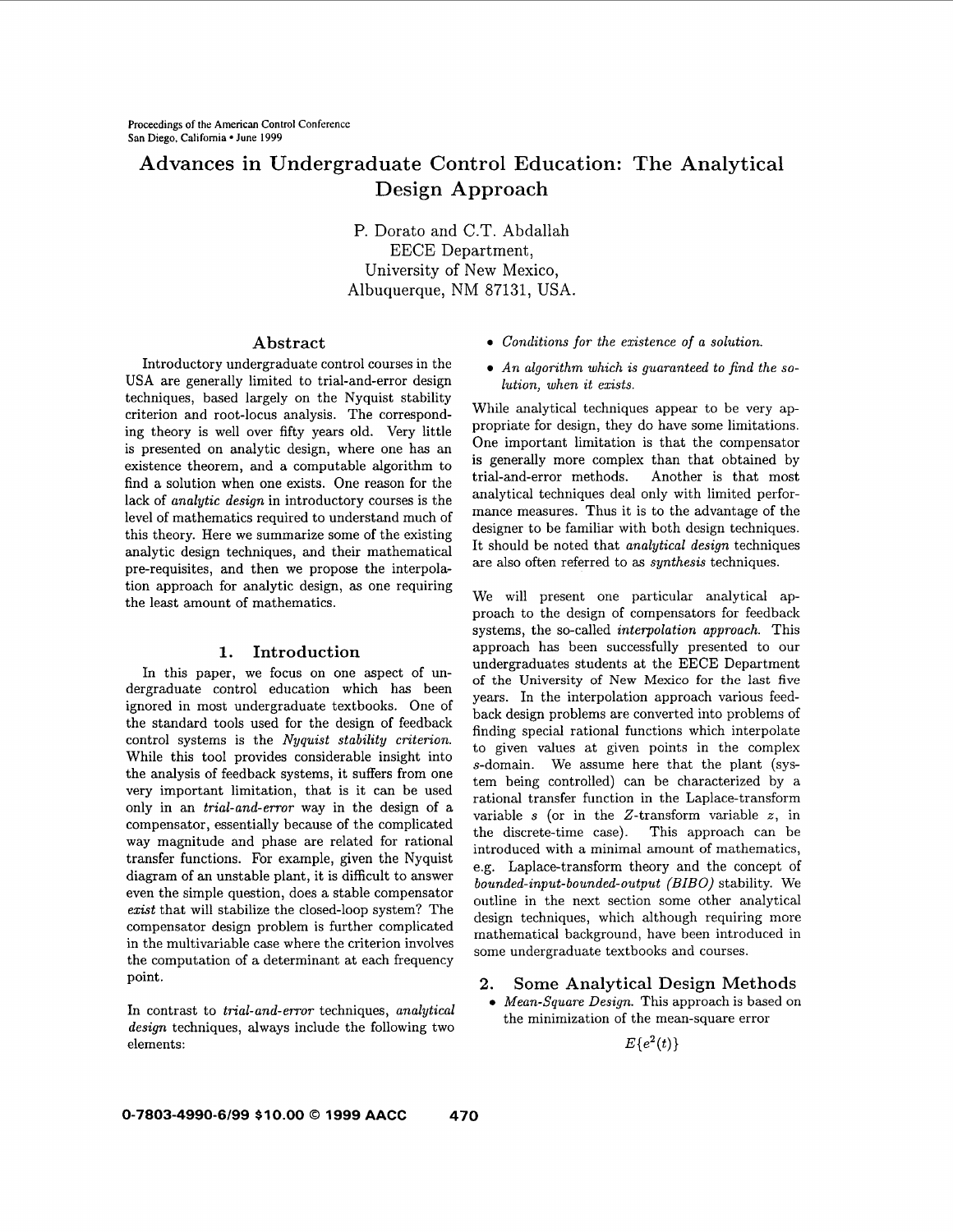or equivalently an integral of the form

$$
\int_{-\infty}^{\infty} |E(j\omega)|^2 \, d\omega \tag{1}
$$

The analytical solution of the problem requires the *spectral factorization* of a polynomial, that is the factorization of a polynomial into the product of a stable polynomial and an anti-stable polynomial. This is the approach taken in one of the first books on analytical feedback design, i.e. the text of Newton, Gould, and Kaiser [9] published in 1957. This approach requires knowledge of stochastic processes and complex variables, but allows one to design feedback systems which can deal with random disturbances and control-effort constraints. The level of complex variable analysis required for this approach is beyond most undergraduate engineering programs in the USA.

*State-space Design.* This approach is based on a state-space representation of the plant, i.e. a representation of the form

$$
\dot{x} = Ax + Bu, \quad y = Cx \tag{2}
$$

where *x*, *y*, and *u* represent the plant state, output, and input, respectively. A basic result here is that if the system is *controllable* there exists a state-feedback controller,  $u(t) = -Kx(t)$ , such that the poles (eigenvalues) of the closed-loop system can be located arbitrarily. State-space theory for feedback design was introduced by Kalman in the early sixties [8]. Many textbooks are now available on this approach, see for example [7].

One state-space design methodology, which is especially well suited for multivariable feedback systems, is the so-called *linear-quadratic (LQ)*  theory. In the LQ theory the problem is to find a state-feedback control law which minimizes an integral quadratic performance measure of the form  $\sim$ 

$$
V = \int_0^\infty (x'Qx + u'Ru) dt
$$

It can be shown that this problem can be reduced to a solution of a matrix Riccati equation. See, for example, [2]. However a rather extensive knowledge of matrices (linear algebra) is required for this theory. Outside the USA undergraduate students generally have a good linear algebra background, and indeed this unit on analytic design is often taught in the first control course. However in the USA only about 25 % of undergraduate engineering programs require a course in linear algebra (See reference [l]) so that state-space methods would be difficult to cover in a first control course in the USA. However state-space methods is an analytic approach which is often included in a second control course.

 $\bullet$   $H^{\infty}$  *Design.* Recently a new theory for analytical feedback system design has evolved, based on the minimization of a performance measure of the form

$$
V = \sup_{\omega} |E(j\omega)| \tag{3}
$$

where, for example,  $E(s)$  may be the Laplace transform of the error signal  $e(t)$ . When  $E(s)$  is analytic in the RHP, then the value of *V* given in equation (3) is also called the  $H^{\infty}$  norm of  $E(s)$ .

This  $H^{\infty}$  theory for feedback system design was developed by Zames and Francis in 1983 [16]. An early book on the approach is the text of Vidyasagar [13]. This theory requires rather advanced concepts in complex variables and matrices, and is generally not included in introductory courses in feedback design. For single-inputsingle-output (SISO) systems, a more mathematically accessible version of this theory, based largely on interpolation methods, may be found in the monograph of Doyle et.al. [5]. Unfortunately this text is now out of print.

We propose an interpolation approach for a unit of analytic design to be included in a first control course. The mathematics for this approach should be available to most undergraduate engineering students in the **USA.** Basically all one needs are the concepts of transfer function, bounded-input-boundedoutput (BIBO) stability, and "good" pole-zero cancellations. A "book supplement" monograph is under preparation which presents this approach to analytic design (See Dorato **[4]).** 

#### **3. Internal Stability**

**A** key concept in the design of feedback control systems using analytical methods, and interpolation theory in particular, is that of *internal stability.* Unfortunately this is a concept which is often not discussed in introductory texts. The basic idea is to insure that the closed-loop system is stable, not only between the command input and the controlled output, but also between internal points. This is important because disturbance signals can arise at all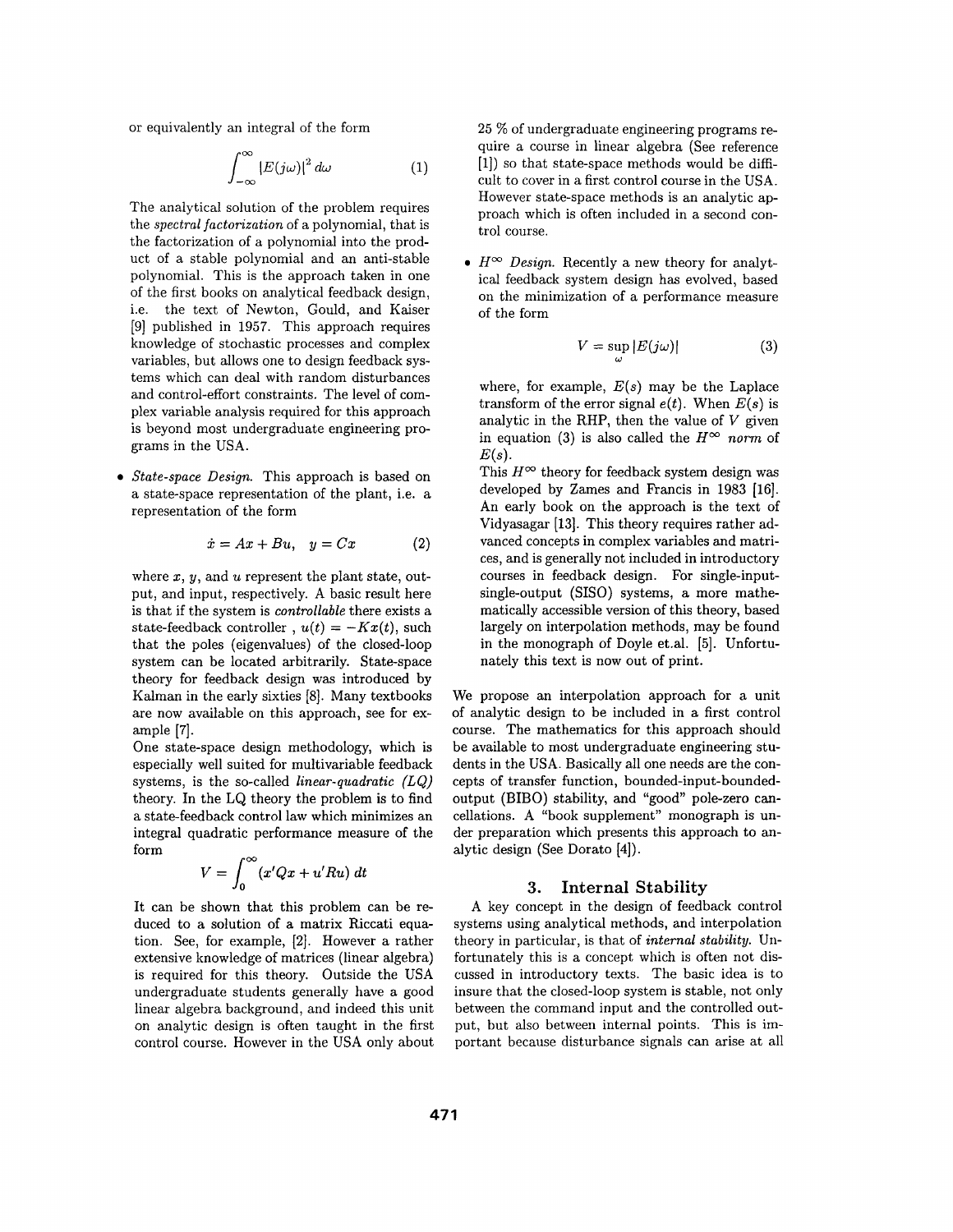

points in the closed-loop system. To define the concept, consider the feedback system shown in Figure **1.** 

**Definition:** The feedback system in Figure 1 functions: is said to be *internally stable* if the three transfer

$$
E(s)/R(s) = \frac{1}{1+C(s)P(s)}
$$
(4)

$$
Y(s)/D(s) = \frac{F(s)}{1 + C(s)P(s)} \tag{5}
$$

$$
U(s)/R(s) = \frac{U(s)}{1 + C(s)P(s)}
$$
(6)

are bounded-input-bounded-output (BIBO) stable.

Recall that a rational transfer function *G(s)* is BIBO stable if and only if it is *proper* (the degree of the denominator polynomial is greater than or equal to the numerator polynomial), and its denominator polynomial is *Hurwitz* (all its roots have negative real-parts).

In the sequel we will let the "error" transfer function  $E(s)/R(s)$  be denoted  $S(s)$ , and the "external" transfer function  $Y(s)/R(s)$  be denoted *T(s).* Note that *S(s)* is also the *sensitivity function*  for the closed-loop system, i.e. quel we will let the "error"<br>  $E(s)/R(s)$  be denoted  $S(s)$ ,<br>
transfer function  $Y(s)/R(s)$  be<br>  $e$  that  $S(s)$  is also the *sensitivity*<br>
sed-loop system, i.e.<br>  $S(s) = \frac{dT/T}{dG/G} = \frac{1}{1 + C(s)P(s)}$ 

$$
S(s) = \frac{dT/T}{dG/G} = \frac{1}{1 + C(s)P(s)}
$$
(7)

Since  $T(s) = 1 - S(s)$ , the exterior transfer function *T(s)* is often called the *complementary sensitivity function.* 

*Internal* stability implies *external* stability (that is the stability of the transfer function  $T(s) = Y(s)/R(s)$ , but not conversely. For example, the PD compensator  $C(s) = s + 1$  externally stabilizes the plant  $P(s) = 1/s^2$ , however it does not internally stabilize the closed-loop system since the transfer function

$$
U(s)/R(s) = \frac{C(s)}{1 + C(s)P(s)} = \frac{s^3 + s^2}{s^2 + s + 1}
$$

D(s) is not proper, hence not BIBO stable. One bad consequence of internal instability in this particular  $C(s)$  **P(s)**  $Y(s)$  **Consequence of internal instability in this particular**  $C(s)$  **C(s) P(x) P(x) C(s) C(x) C(x) C(x) C(x) C(x) C(x) C(x) C(x) C(x) C(x) C(x) C(x) C(x) C(x) C(x) C(x)** result in an unbounded (impulse) control input *u(t).* 

Internal stability also guarantees that there are no "bad" pole/zero cancellations between controller Figure 1: Block Diagram Of Feedback System  $C(s)$  and plant  $P(s)$ . "Bad cancellations" are cancellations of *unstable* poles and zeros. An example of the bad effects of unstable pole/zero cancellation is to use the compensator  $C(s) = (s-1)/(s+1)$  to "stabilize" the plant  $P(s) = 1/(s-1)$ . This compensator does yield the stable transfer  $Y(s)/R(s) = 1/(s+2)$ , however it results in the unstable transfer function

$$
Y(s)/D(s) = \frac{P(s)}{1 + C(s)P(s)} = \frac{(s+1)}{(s-1)(s+2)}
$$

which means that a bounded disturbance signal  $d(t)$ will result in an unbounded error signal *e(t).* 

# *y(s)'D(s)* = **1** + *C(s)P(s)* **(5) 4. Origins of The Interpolation**  Approach

One of the first discussions on what is now called "the interpolation approach" to control system synthesis, may be found in the classic text of Truxal [12], published in 1955. The basic idea presented there (which Truxal refers to as Guillemin's method), is to use the equation  $C(s) = \frac{1}{P(s)} \frac{T(s)}{1 - T(s)}$  (8) (which Truxal refers to as Guillemin's method), is to use the equation

$$
C(s) = \frac{1}{P(s)} \frac{T(s)}{1 - T(s)}\tag{8}
$$

to design a compensator *C(s)* which could be realized with an RC network. In those (pre-reliable op-amp) days, RC networks were considered the most practical way to electronically realize an analog compensator. The interpolation issue arises, for example, from equation (8) when one tries to avoid unstable pole zero cancellations. In particular if the plant has **an** unstable zero, i.e. a zero with positive real part, then, as can be seen from equation **(8),** the exterior transfer function  $T(s)$  must "interpolate" to zero at the plant zero to avoid unstable pole/zero cancellation. This basic idea was expanded and applied to the design of digital control systems by Ragazzini and Franklin in their text **[ll],** published in **1958.** 

# **5. Reduction of Feedback Design Problems to Interpolation Problems**

We will focus on the problems of stability design with *stable* and *unstable* compensators. Other design problems e.g. gain-margin design, robust stabilization for unstructured plant perturbations, etc. may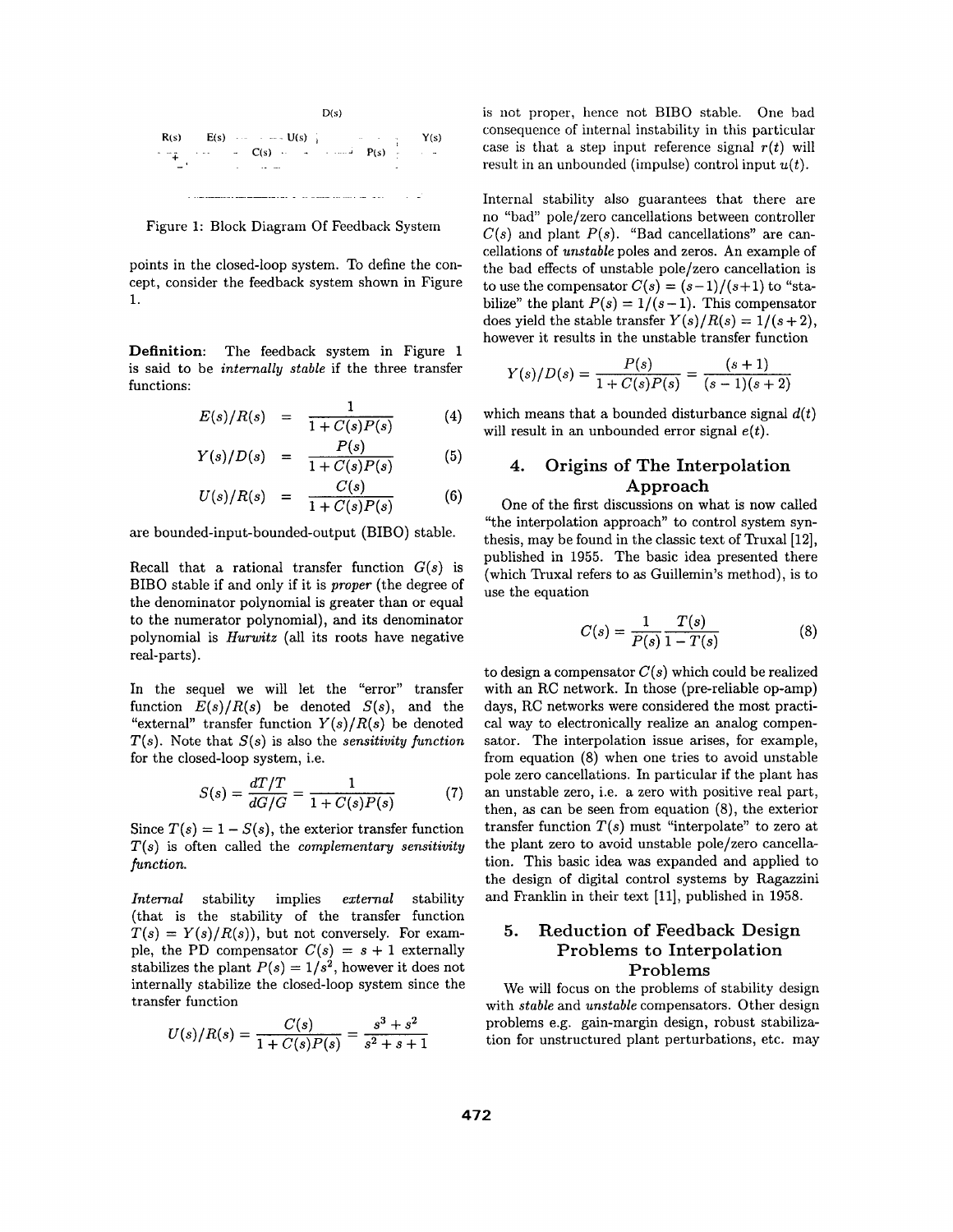be found in [4]. It is interesting to note that no existing introductory control text considers the basic question, *are there plants that cannot be stabilized with stable compensators?* Indeed most introductory texts are limited to trial-and-error techniques, where answering any existence question is very difficult.

To simplify the presentation it will be assumed that unstable poles and zeros are all *simple.* Also it is assumed that plant transfer functions have no unstable hidden modes and that all transfer functions are rational.

*Stabilization with Stable Compensators.* The presentation here follows that in reference [13]. We assume that the plant is written as a ratio of two *stable* rational functions  $N_p(s)$  and  $D_p(s)$ , i.e.

$$
P(s) = \frac{N_p(s)}{D_p(s)}\tag{9}
$$

Let the unstable zeros of the plant, including infinity, be denoted  $b_i$ . Consider now the compensator

$$
C(s) = \frac{W(s) - D_p(s)}{N_p(s)}
$$
 (10)

If the function  $W(s)$  is a BIBO stable function with a BIBO stable inverse (referred to a *BIBOunit*) which interpolates to  $D_p(s)$  at the unstable zeros of  $N_p(s)$ , i.e.

$$
W(b_i) = D_p(b_i) \tag{11}
$$

then the compensator given by (10) is *stable* and this stable compensator makes the closed-loop system internally stable. Internal stability is evident when  $C(s)$  given in (10) is substituted into equations (4)-(6), resulting in

$$
E(s)/R(s) = \frac{D_p(s)}{W(s)} \qquad (12)
$$

$$
Y(s)/D(s) = \frac{N_p(s)}{W(s)} \tag{13}
$$

$$
U(s)/R(s) = \frac{D_p(s)C(s)}{W(s)} \qquad (14)
$$

The *existence condition* for this analytic design problem was first presented in reference [14] and may be stated **as** follows:

*A stable internally stabilizing compensator exists for any plant where the number of poles between any pair of zeros on the non-negative real axis is even* 

This condition is referred to **as** the *parityinterlacing-property,* or the *p.i.p* condition. Most trial-and-error methods are based on the assumption that the compensator is stable. e.g. stable lag/lead. This critical result can save the designer a lot of time, yet is not to be found in existing introductory control texts.

In general interpolating with BIBO-units is not trivial. However for a a limited number of unstable poles and zeros, interpolation may be possible with a low-order unit.

*Stabilization with Possibly Unstable Compensators.* To design with a compensator which may have to be unstable, consider the following compensator structure (See reference [16])

$$
C(s) = \frac{Q(s)}{1 - Q(s)P(s)}\tag{15}
$$

If this compensator is substituted into equations **(4)-(6)** on obtains,

$$
E(s)/R(s) = 1 - P(s)Q(s)
$$
 (16)

$$
Y(s)/D(s) = P(s)(1-P(s)Q(s))
$$
 (17)

$$
U(s)/R(s) = Q(s) \qquad (18)
$$

 $i$ From these equations it is clear the  $C(s)$ given by (15) will internally stabilize the closedloop system, if *Q(s)* is any *BIBO stable function* which interpolates to  $Q(a_i) = 0$  and  $1 P(a_i)Q(a_i) = 0$  at the unstable poles  $a_i$  of the plant  $P(s)$ . Interpolating with BIBO-stable functions can be reduced to solving a system of linear equations (See, for example, **[4]),** hence this is an easy interpolation problem. It can be shown that the compensator which results is never of degree greater that  $n-1$  where n is the degree of the plant, and that a possibly unstable compensator (when *p.i.p* is not satisfied the compensator must be unstable) *always exists!* 

### **6. Conclusions**

The main conclusion of this paper is that it is possible to introduce a unit of analytic design in the first undergraduate control course here in the **USA,**  using the interpolation approach. Some of the time spent on trial-and-error techniques can be reduced to make room for this unit. The interpolation approach also provides a transfer-function alternative to analytic state-space techniques which are generally covered in a second control course in the USA. For the same reason the interpolation approach may be of value outside the USA (where state-space methods are normally covered in **a** first course) to balance transfer-function methods with state-space methods.